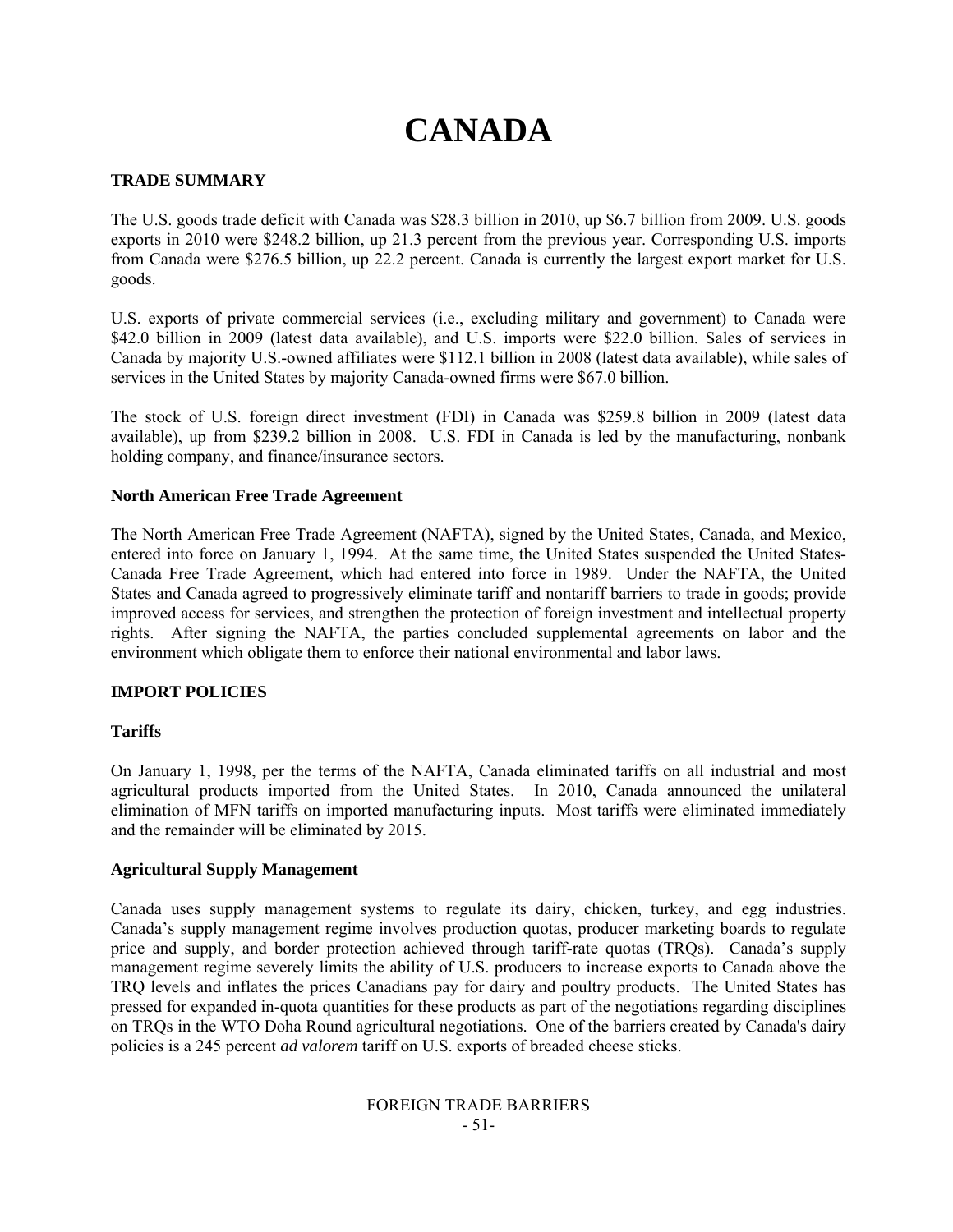Early in 2008, Canada announced its intention to proceed with the implementation of the Special Safeguard (SSG) under the WTO Agreement on Agriculture for its supply-managed goods. The SSG is a provision that would allow additional duties to be imposed on over-quota trade when import volumes rise above a certain level, or if prices fall below a certain level. Canada continues to work on the details of this mechanism and monitor over-quota trade, but has not established a timeframe for announcing the SSG price and volume triggers.

#### **Restrictions on U.S. Grain Exports**

Canada has varietal registration requirements on wheat. On August 1, 2008, Canada eliminated a portion of the varietal controls by no longer requiring that each registered variety of grain be visually distinguishable based on a system of Kernel Visual Distinguishability (KVD) requirements. This KVD requirement previously limited U.S. export access to Canada's grain market because U.S. varieties are not visually distinct and cannot be registered for use in Canada. While this policy change is a step in the right direction, it will take years before U.S. wheat varieties are able to complete the necessary field trials to determine whether they will be registered for use in Canada. In the meantime, U.S. wheat, regardless of quality, will continue to be sold in Canada as "feed" wheat at sharp price discounts compared to Canadian varieties.

#### **Personal Duty Exemption**

The United States continues to urge Canada to facilitate cross border trade for returning residents by relaxing its taxation of goods that Canadian visitors purchase in the United States. Canada's allowance is linked to the length of a visitor's absence from Canada and allows a zero exemption for Canadians absent less than a day. The exemption is C\$50 for visitors absent for at least 24 hours, and C\$400 and C\$750 for visits exceeding 48 hours and 7 days, respectively. The United States provides much more generous treatment for its returning travelers, with a minimum allowance of US\$200 and, once each 30 days, a US\$800 allowance for travelers returning after 48 hours.

# **Wine and Spirits**

Market access barriers in several provinces hamper exports of U.S. wine and spirits to Canada. These include "cost of service" mark-ups, listings, reference prices, labeling, discounting, distribution and warehousing policies.

# **The Canadian Wheat Board and State Trading Enterprises (STEs)**

The United States has longstanding concerns about the monopolistic marketing practices of the Canadian Wheat Board. The United States seeks a level playing field for U.S. farmers, including through the elimination in the WTO Doha Round agricultural negotiations of the monopoly power of exporting STEs.

#### **SOFTWOOD LUMBER**

The Softwood Lumber Agreement (SLA) entered into force in 2006 and will expire in 2013 unless renewed. Its implementation settled extensive litigation and resulted in the revocation of U.S. antidumping and countervailing duty orders on softwood lumber from Canada. The SLA is designed to create a downward adjustment in softwood lumber exports from Canada into the United States through the imposition of export measures by Canada when demand in the United States is low. The SLA also provides for binding arbitration to resolve disputes between the United States and Canada regarding interpretation and implementation of the Agreement. Under the SLA, arbitration is conducted under the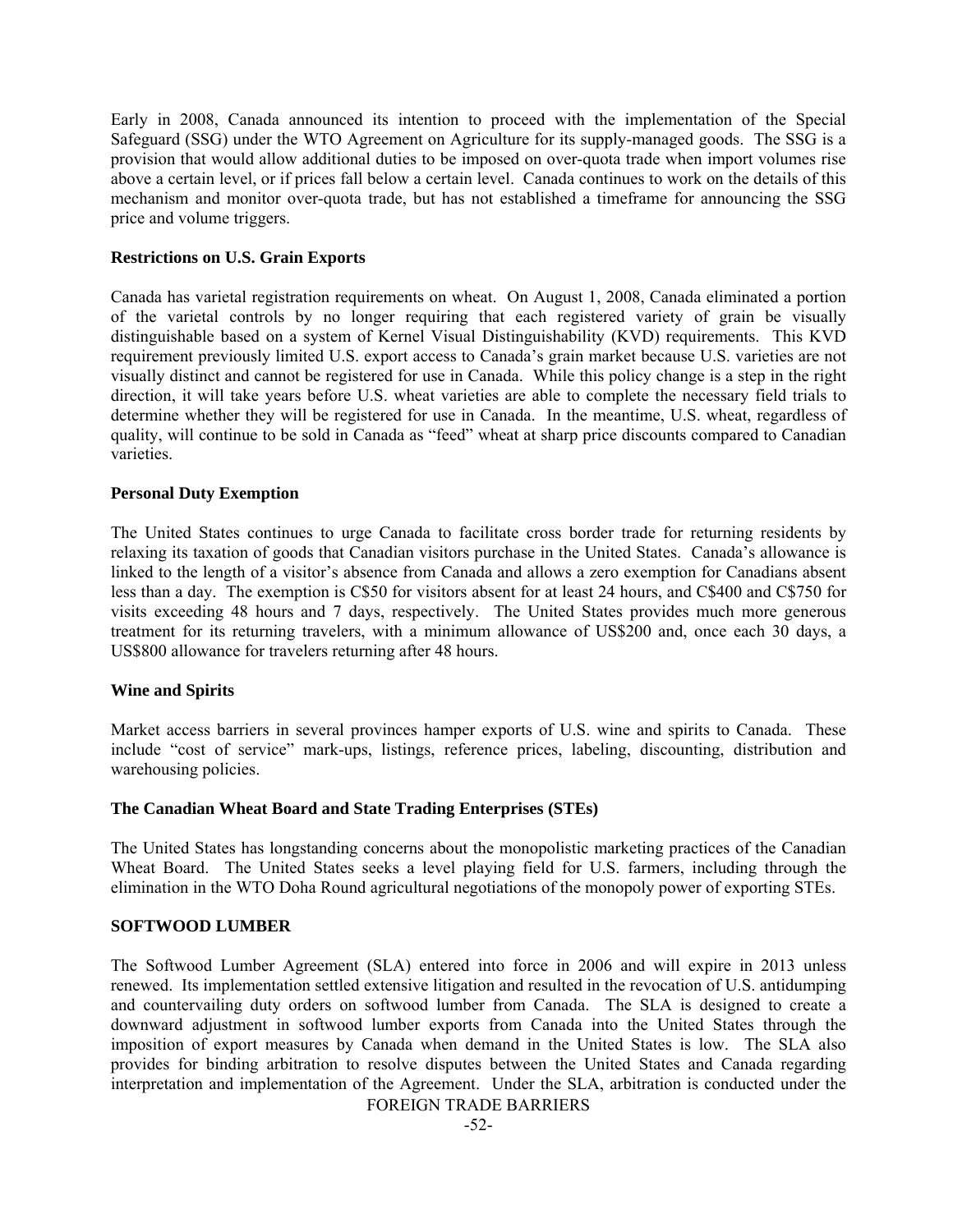rules of the LCIA (formerly the London Court of International Arbitration). The bilateral Softwood Lumber Committee, established pursuant to the SLA, meets to discuss a range of implementation issues and Canadian provincial assistance programs for softwood lumber industries.

In 2007, the United States expressed concerns regarding Canada's implementation of SLA export measures, in particular the operation of the Agreement's surge mechanism and quota volumes, and several federal and provincial assistance programs. In February 2009, an arbitral tribunal found that the equivalent of an additional \$36.66 million should be collected on imports of softwood lumber products from the provinces of Ontario, Quebec, Manitoba, and Saskatchewan. When Canada did not cure the breach voluntarily, the United States imposed a 10 percent *ad valorem* tariff on softwood lumber products exported to the United States from Ontario, Quebec, Manitoba, and Saskatchewan. In September 2009, the tribunal rejected Canada's arguments that it had cured its breach by offering to pay the United States \$36.66 million. In September 2010, the United States agreed that Canada could undertake domestic export measures to cure the breach in a manner consistent with the tribunal's decision.

In 2008, the United States filed a separate request for arbitration challenging a number of assistance programs implemented by Quebec and Ontario, which the United States believed were inconsistent with Canada's obligations under the anti-circumvention provision of the SLA. In January 2011, the LCIA found certain of the challenged programs breached the Agreement and determined that, in order to remedy the breach, Canada should impose additional charges on exports of softwood lumber to the United States originating in Quebec and Ontario. Canada began collecting the additional charges on March 1, 2011. These additional export charges will remain in place for the duration of the SLA and are anticipated to result in the collection of \$59.4 million.

In January 2011, the United States requested a third arbitration under the SLA regarding the under-pricing of timber harvested from public lands in the Interior region of British Columbia. The central issue of the dispute involves the mis-assignment of public timber to the salvage "grade 4", which British Columbia has then sold to Canadian softwood lumber producers at the very low fixed rate of 25 cents per cubic meter.

# **DOMESTIC SUPPORT MEASURES**

# **Aerospace Sector Support**

Canada established the Strategic Aerospace and Defence Initiative (SADI) in 2007, replacing Technology Partnership Canada (TPC). The SADI "provides repayable support for strategic industrial research and pre-competitive development projects in the aerospace, defence, space and security industries." There is no minimum or maximum limit on how much a company can apply to receive through SADI, although typically SADI is expected to contribute about 30 percent of a project's eligible costs. SADI repayment is generally based on a royalty applied to the company's gross business revenues. To receive funding through SADI, the level of assistance from all government sources shall not normally exceed 75 percent of a project's eligible costs. The first SADI funds were disbursed in early 2008; SADI is expected to invest nearly C\$900 million between 2007 and 2012, with funding to reach a maximum of C\$255 million per year.

In 2008, the Canadian federal government and the Quebec provincial government announced aid to the Bombardier aircraft company not to exceed C\$350 million (federal) and C\$117 million (provincial) to support research and development (R&D) related to the launch of a new class of Bombardier CSeries jets. Under this program, Bombardier received a contribution of C\$39.6 million from the federal government in fiscal year 2009 (April 1-March 31) and C\$36.9 million in fiscal year 2010. Bombardier is scheduled to receive a contribution of C\$67 million in fiscal year 2011.

FOREIGN TRADE BARRIERS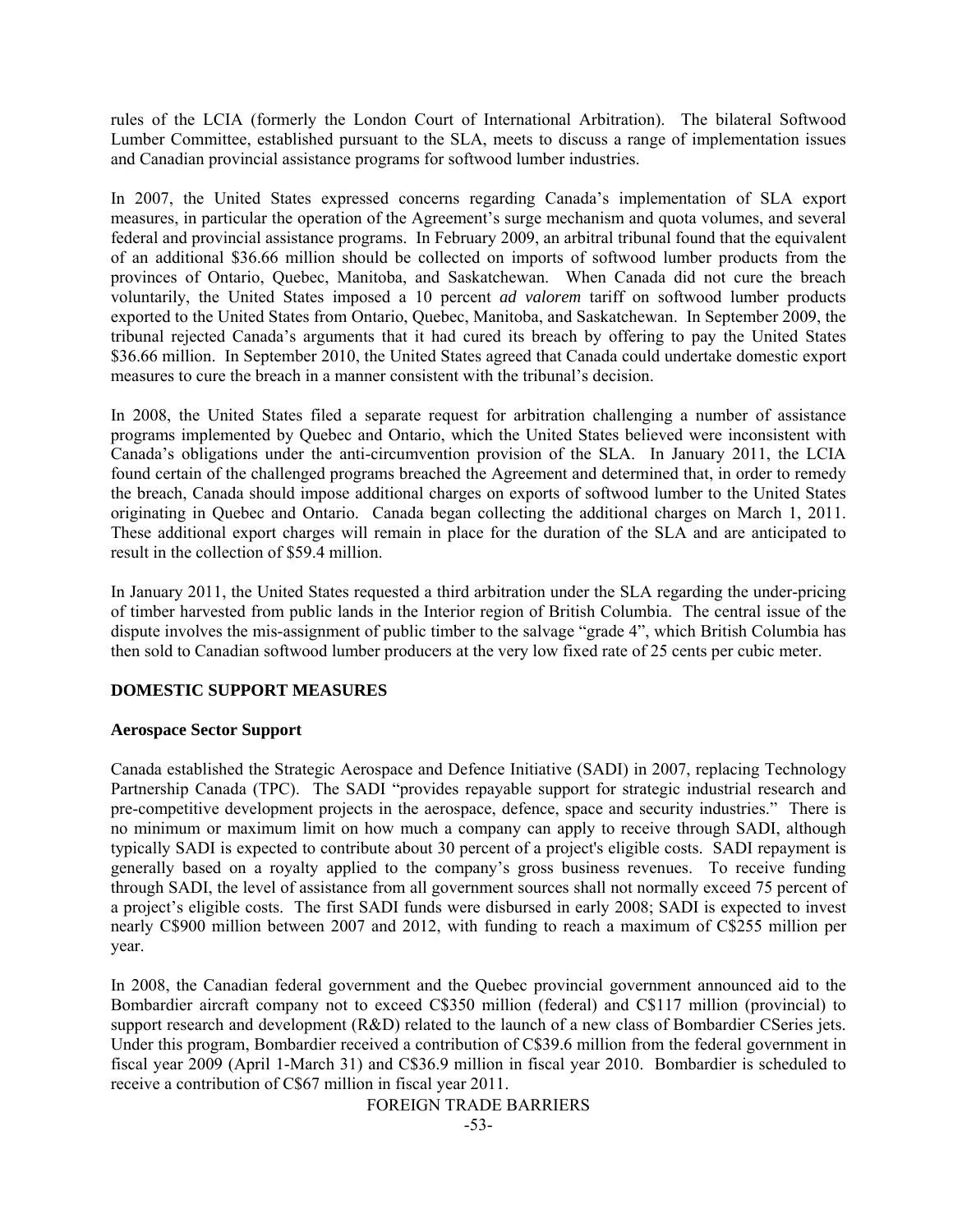About one-half of the federal money is for general R&D. The other half is tied specifically to the development of the CSeries aircraft. The government of the United Kingdom is also contributing to the CSeries development, as major components of the aircraft, specifically the wings, are to be produced in Northern Ireland.

The United States has expressed its concerns to Canada that any launch aid associated with the C-Series must be consistent with Canada's international trade obligations. The United States has also expressed concern over the possible use of official export credits to support commercial aircraft sales in the U.S. market.

# **Ontario Feed-In Tariff Program**

The Province of Ontario instituted a feed-in tariff renewable energy program as part of the *Green Energy and Green Economy Act of 2009*. Under the program, the Ontario Power Authority will provide a guaranteed tariff for energy produced through renewable means (including wind, solar/photovoltaic) on the condition that suppliers use a provincially-mandated percentage of local content (equipment, services, etc.) in their generating activity. U.S. suppliers of equipment and services have complained about the program, because its domestic content requirement provides a disincentive to purchase from U.S. suppliers. In September 2010, Japan filed a request for consultations with the WTO Dispute Settlement Body regarding the domestic content requirements of the Ontario *Green Energy and Green Economy Act 2009*. The United States and the European Union were granted third-party status in these proceedings.

# **INTELLECTUAL PROPERTY RIGHTS (IPR) PROTECTION**

Canada was listed on the Priority Watch List in the 2010 Special 301 report. Concerns listed in the report relate to Canada's failure to implement key copyright reforms, its weak border enforcement system, and its failure to implement the World Intellectual Property Organization Internet Treaties, which Canada signed in 1997. The United States continues to urge Canada to enact legislation to strengthen its copyright laws and implement these treaties.

The United States also urges Canada to enact legislation to give customs officers the authority, without the need for a court order, to seize products suspected of being pirated or counterfeit. Canada's IPR enforcement regime would also benefit from the provision of increased resources and training to customs officers and domestic law enforcement personnel. Canada and the United States are working together on enhanced training.

In addition, the U.S. pharmaceutical industry has expressed concerns related to Canada's 2010 pharmaceutical pricing guidelines, specifically with respect to the regulatory burden placed on pharmaceutical manufacturers.

Canada has been an active participant in the Anti-Counterfeiting Trade Agreement (ACTA) negotiations, which were concluded in November 2010. The ACTA establishes an international framework that will assist Parties in their efforts to effectively combat the infringement of intellectual property rights, in particular the proliferation of counterfeiting and piracy, which undermines legitimate trade and the sustainable development of the world economy.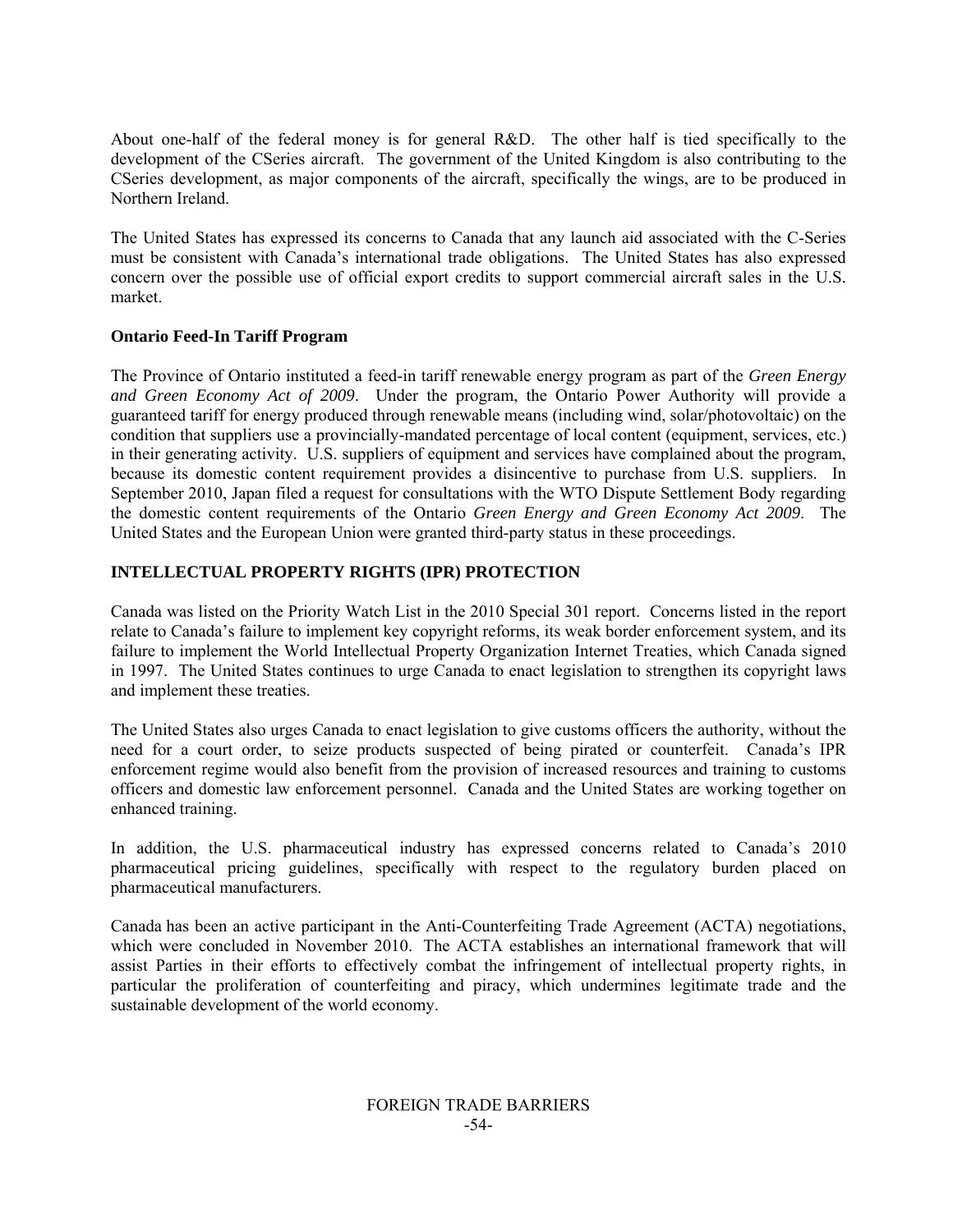#### **SERVICES BARRIERS**

#### **Telecommunications**

Canada maintains a 46.7 percent limit on foreign ownership of suppliers of facilities-based telecommunications service, except for submarine cable operations. This is among the most restrictive regimes among developed countries. In addition to the equity limitations, Canada requires that at least 80 percent of the members of the board of directors of facilities-based telecommunications service suppliers be Canadian citizens. As a consequence of these restrictions on foreign ownership, U.S. firms' presence in the Canadian market as wholly U.S.-owned operators is limited to that of a reseller, dependent on Canadian facilities-based operators for critical services and component parts. These restrictions deny foreign providers certain regulatory advantages only available to facilities-based carriers (*e.g*., access to unbundled network elements and certain bottleneck facilities). This limits those U.S. companies' options for providing high quality end-to-end telecommunications services, since they cannot own or operate their own telecommunications transmission facilities. In 2009, an Egyptian-controlled cell phone service provider was permitted to acquire wireless spectrum rights in Canada, but the company has since faced difficulties leasing space for cellular equipment on incumbent-owned towers, and that license has now been challenged in court, adding to the uncertainly to the Canadian regulatory regime. Canada is currently considering a range of possible legislative steps to further liberalize the sector, but the narrow range of options *(e.g*. excluding cable platforms, one of the most viable means to compete in the telecommunications sector) and uncertain political support undercut potential progress.

#### **Canadian Content in Broadcasting**

The Canadian Radio-television and Telecommunications Commission (CRTC) requires that for Canadian over-the-air broadcasters, Canadian programs must make up 60 percent of television broadcast time overall and 50 percent from 6 p.m. to midnight. It also requires that 35 percent of popular musical selections broadcast on the radio should qualify as "Canadian" under a Canadian government-determined point system. For cable television and direct to home broadcast services, more than 50 percent of the channels received by subscribers must be Canadian programming services.

The CRTC also requires that the English and French television networks operated by the Canadian Broadcasting Corporation not show popular foreign feature movies between 7 p.m. and 11 p.m. The only non-Canadian films that may be broadcast during that time must have been released in theaters at least two years previously. Non-Canadian channels must be pre-approved ("listed") by the CRTC. For other services, such as specialty television and satellite radio services, the required percentage of Canadian content varies according to the nature of the service. Canadian licensees may appeal the listing of a non-Canadian service which is thought to compete with a Canadian pay or specialty service. The CRTC will consider removing existing non-Canadian services from the list, or shifting them into a less competitive location on the channel dial, if they change format to compete with a Canadian pay or specialty service.

The CRTC is holding hearings to determine whether it can and should regulate media content distributed over the Internet. Despite the impracticality of imposing a quota regime on on-demand digital services with limitless titles, Canada's traditional broadcasters have called for Canadian content requirements to be imposed on services such as Netflix, iTunes, and Google video, which have begun to establish a presence in Canada.

Distributors of theatrical films in Canada must submit their films to six different provincial or regional boards for classification: there is no national classification system. Most of these boards also classify products intended for home video distribution.

# FOREIGN TRADE BARRIERS